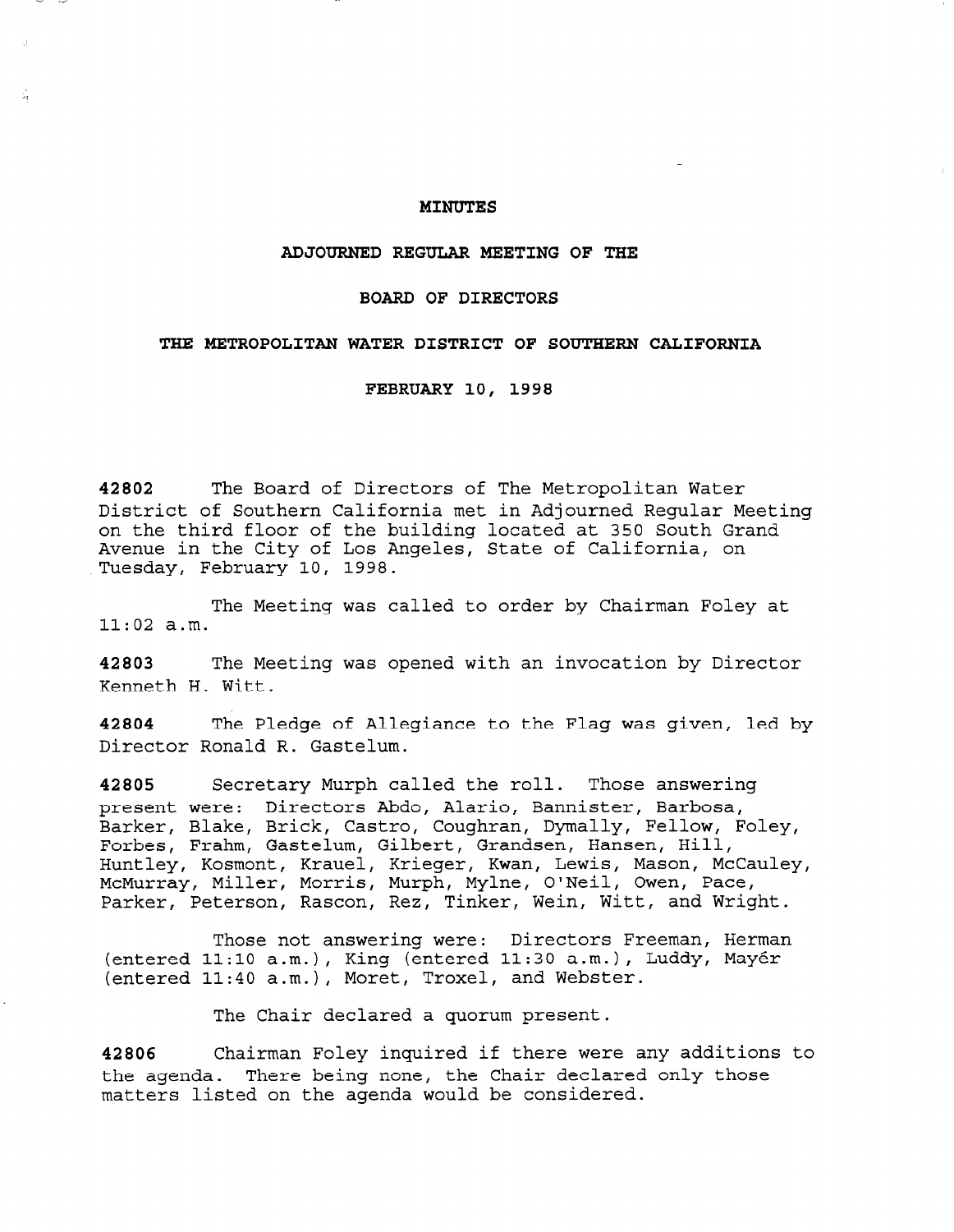.-

Director Herman took her seat at 11:10 a.m.

42807 The Chair recognized former Director E. Thornton Ibbetson who will be honored at a luncheon today.

On behalf of the State of California and her district, Assemblywoman Grace Napolitano presented to Mr. Ibbetson a resolution in honor of his many years of service to Southern California in the water industry.

42808 The Chair presented pins to Directors Bannister, Fellow, Grandsen, and Peterson emblematic of their completion of five years of service as representatives from Municipal Water District of Orange County, Upper San Gabriel Valley Municipal Water District, Calleguas Municipal Water District, and Las Virgenes Municipal Water District, respectively.

42809 Director Blake moved, seconded by Director Krieger and carried, authorizing preparation of Commendatory Resolutions for former Directors E. Thornton Ibbetson, Edward C. Little, L. Michael Russell, and Mark W. Watton.

42810 Chairman Foley invited members of the public to address the Board on matters within the Board's jurisdiction.

Daniel Hentschke, General Counsel of the San Diego County Water Authority, commented on the proposed pending appeal by Metropolitan in the wheeling rate case Metropolitan Water District v. All Persons Interested, etc., and referred to his letter addressed to Chairman Foley dated February 6, 1998, regarding this matter. 'Mr. Hentschke also referred to a letter dated February 10, 1998, which was sent to the State Water Contractors Legal Committee on February 9 from Metropolitan's Legal Department. Mr. Hentschke requested Metropolitan not appeal the case.' General Counsel Taylor responded he would report back to the Board next month on the letter sent out by his department.

Director Barbosa stated his support for an appeal and wondered why the Authority is fearful of Metropolitan filing an appeal.

Vice Chairman Frahm stated the Authority originally vice didiriman riamm Stated the Authority Originary<br>intimated metropolitan not to file the validation action and again requested that an appeal not be filed in this matter.

Director King took his seat at 11:30 a.m.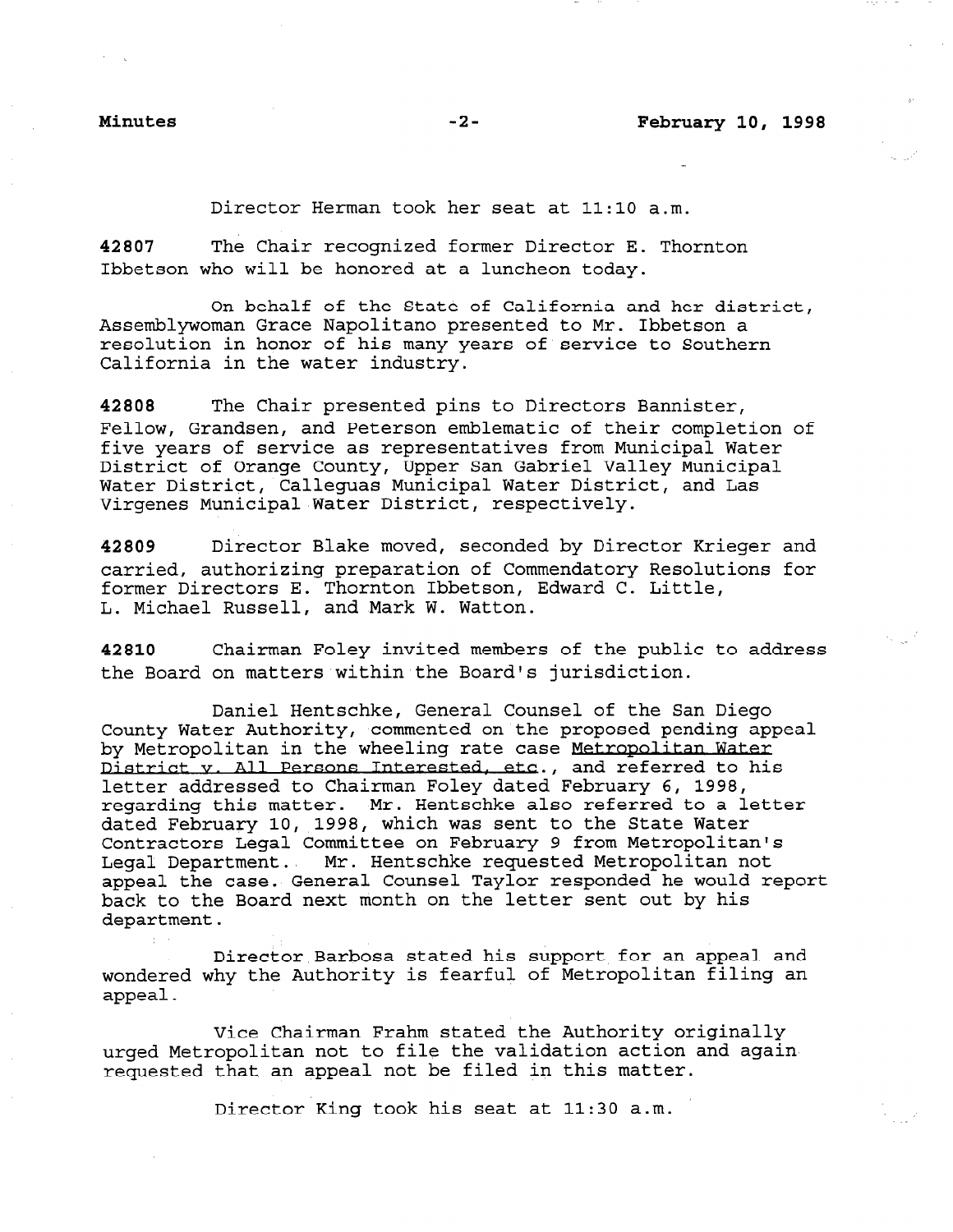$\sim 10$ 

42811 There being no objection, the Chair ordered the reading of the Minutes of the Meeting held December 9, 1997, dispensed with, a copy having been mailed to each Director.

Director Blake moved, seconded by Board Secretary Murph and carried, approving the foregoing Minutes as maile

42812 On the matter of Governance, Chairman Foley thanked the Board for its support of the process undertaken and reported that the issues approached so far have been in "Board Representation" and "Board Effectiveness." For representation, the Chair referred to the December 22, 1997, letter regarding weighted voting alternatives and governance models, and that former Attorney General John Van de Kamp is assisting in this area. Chairman Foley referred to the presentation on "Board Governance" by John Carver at the Executive Committee meeting held on January 26, 1998, which was well received by the Board. He announced that a Board workshop to be conducted by Mr. Carver will be held on March 16 and 17.

42813 General Manager Wodraska reported there was no further report on the Colorado River matters.

42814 General Manager Wodraska reported on the continuing discussions regarding the IID/San Diego County Water Authority transfer and the status of the validation suit. He stated the negotiating committee is considering the proposed MOU that DWR Director David Kennedy is working on, which was the framework presented to the Board last month. Regarding the validation suit, Mr. Wodraska reported that the trial court declined to reconsider its decision and issued a judgment on January 30, and that if the Board chooses to appeal, the time period for appealing would be the end of February. If there is no appeal appearing would be the end of rebruary. It there is no appear,<br>the trial court decision will be binding on Metropolitan and wil the trial court decision will be binding on Metropolitan and will necessitate a review of the entire rate structure.

Director Barbosa moved, seconded by Director Krieger, that (1) Metropolitan appeal from the trial court the judgment in the wheeling rate validation action entitled The Metropolitan Water District of Southern California v. All Persons Interested. etc., Los Angeles County Superior Court Case No. BC164076, and direct the General Counsel to file the Notice of Appeal; (2) the General Manager and the General Counsel consult with Member Agency Counsel and Check Water Counsel Consult With Member<br>Agency Counsel and Check Water Central Consult Agency Counsel and State Water Contractors on the issues that need to be addressed on appeal; (3) the General Manager prepare a report to the Board recommending a process for identifying unused capacity in Metropolitan's system to facilitate water transfers<br>and that the process include procedures for appropriate public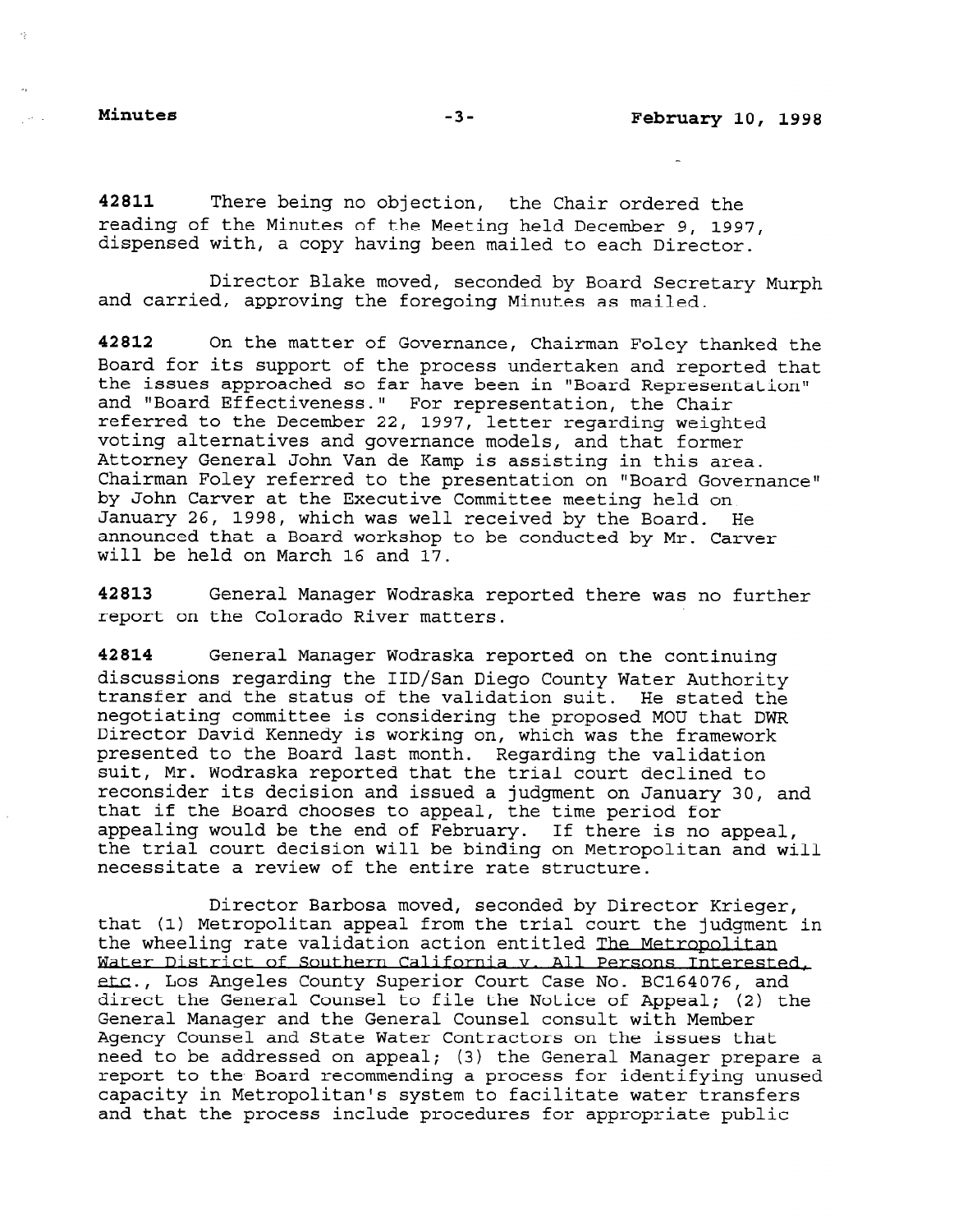and environmental review by Member Agencies and other interested persons, and that this report be brought back to the Board in ninety days; and (4) the General Manager and the General Counsel explore alternatives to further litigation, in cooperation with the Member Agencies and the State Water Contractors, including introduction of appropriate legislation which would require that all transfers enacted after the effective date of this legislation comply with Section 1812.5(d) of the Water Code unless mitigated for such noncompliance.

Director Krauel requested the vote on the motion be delayed to consider the lengthy motion before any action is taken. The Chair so ordered. (See Minute Item 42832)

42815 The Chair reported Agenda Item 7-11 has been removed from the Consent; Calendar for discussion; and Agenda Items 8-8, 8-10, and 8-11 have been added to the Consent Calendar.

Director Morris moved, seconded by Director Blake and carried, and the Board approved the Consent Calendar Items, M.I. 42816 through M.I. 42824, as follows:

42816 Authorized (1) No. 2 to Appropriation No. 15288, an increase of \$273,000 to a total amount of \$\$2,173,000 from the Pay-As-you-Go Fund, to finance all estimated remaining costs for repairs to the Joseph Jensen Filtration Plant Finished Water Reservoir No. 2, as set forth in the General Manager's letter dated January 20, 1998.

42817 The Board (1) 'approved amendments to Sections 5200 and  $5201$  of the Administrative Code regarding the establishment of funds as shown in Attachment A to the General Manager's letter dated January 23, 1998; and (2) authorized the General Counsel to amend and supplement Sections 5200 and 5201 of the Code from time to time to provide for the establishment of the funds created by resolution of the Board with respect to the issuance of water revenue, general obligation bonds, and commercial paper notes.

42818 The Board authorized the General Manager and the General Counsel to (1) amend Agreement No. 4645 with the law firm of Morgan, Lewis & Bockius to amend the maximum amount payable United the Agreement to an amount not to exceed \$100,000 per under the Agreement to an amount not to exceed \$100,000 per twelve-month period; and (2) file an amicus curiae brief in the matter of Costa v. WCAB, et al. (Fourth Appellate District No. G022181), a case in which the constitutionality of the workers'<br>compensation alternative dispute resolution provisions under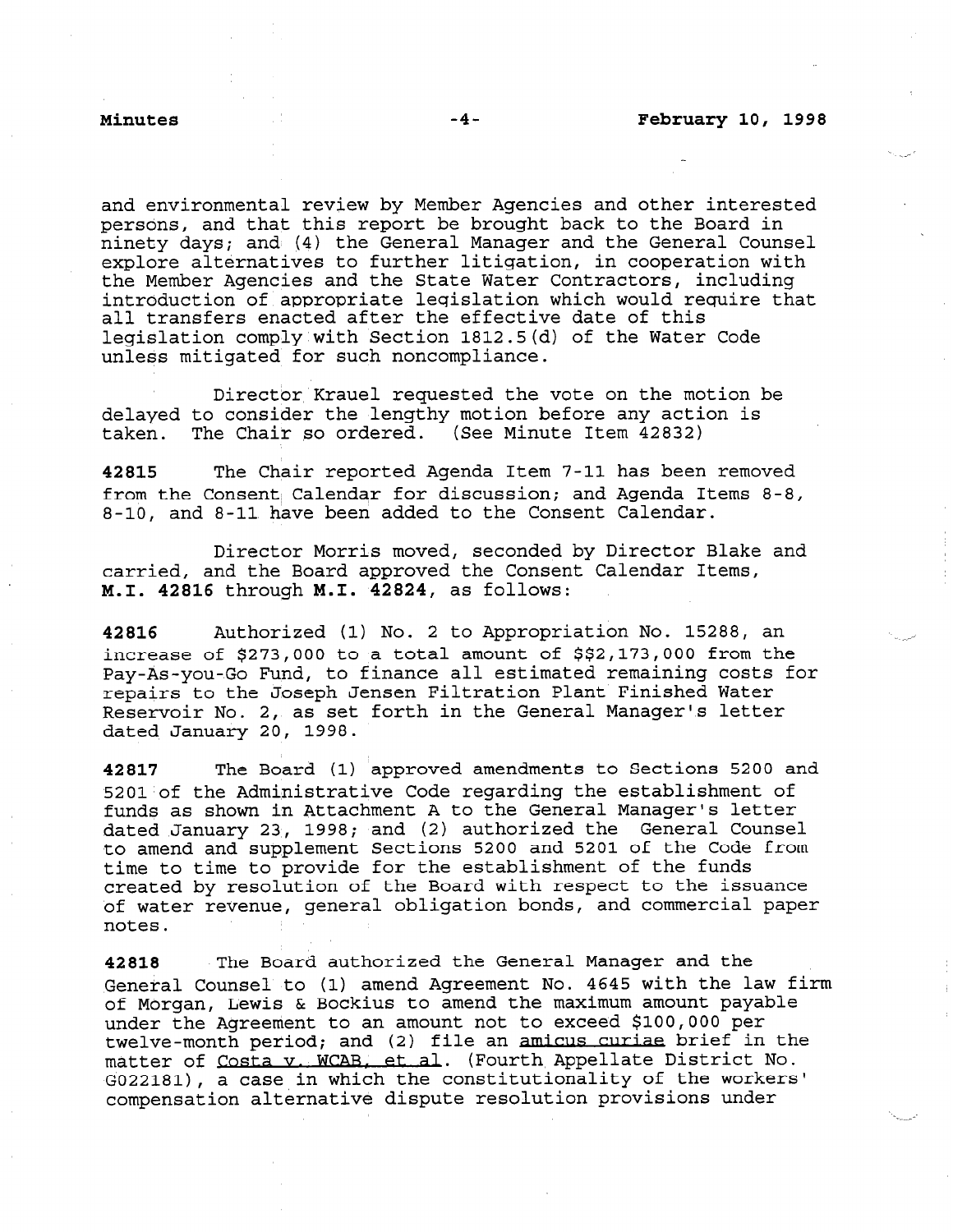California Labor Code section 3201.5 are being challenged, as set forth in the letter of the General Manager dated January 6, 1998.

42819 Expressed support, if amended, for Senate Bill 1033 (Sher) to adopt a primary drinking water standard for perchlorate, as set forth in the General Manager's letter dated January 22, 1998.

42820 Adopted legislative policy principles, as set forth in the General Manager's letter dated January 27, 1998, to be used during the 1998 Federal Congressional and State legislative sessions, as follows:

1. Federal issues: Repeal of Federal Water Efficiency Standards; Implementation of Farm Bill Conservation Programs;

2. State issues: California Environmental Quality Act, CALFED Water Use Efficiency; State Budget Issues Impacting the State Water Project Contractors; Expanded Types of Use of Recycled Water; and

3. Federal and State issues: MTBE Impacts on Surface Water; Source Water Quality Protection; Colorado River.

42821 Authorized the General Manager to make payment of \$400,000 to the American Water Works Association Research Foundation as Metropolitan's contribution to fund the Association's applied research programs for the calendar year 1998, as set forth in the General Manager's letter dated January 12, 1998.

42822 Authorized the General Manager to enter into an agreement on a sole source basis with the Knoll Group for products and services associated with systems furniture in an products and services associated with systems furniture ! amount not to exceed  $\varphi$ z, sio, soo, ior the phased move from California Plaza to the District's new Headquarters facility at<br>Union Station, as set forth in the General Manager's revised letter dated February 5, 1998.

42823 Endorsed the District's proposed 1998 State Legislative Portfolio emphasizing Metropolitan's commitment to securing the highest quality water at the lowest possible cost to the public, highest quality water at the lowest possible cost to the public, as set forth in the General Manager's letter dated January 26,<br>1998.

Vice Chairman Frahm, Directors Krauel, Lewis, Mason, Parker, and Tinker requested to be recorded as voting no.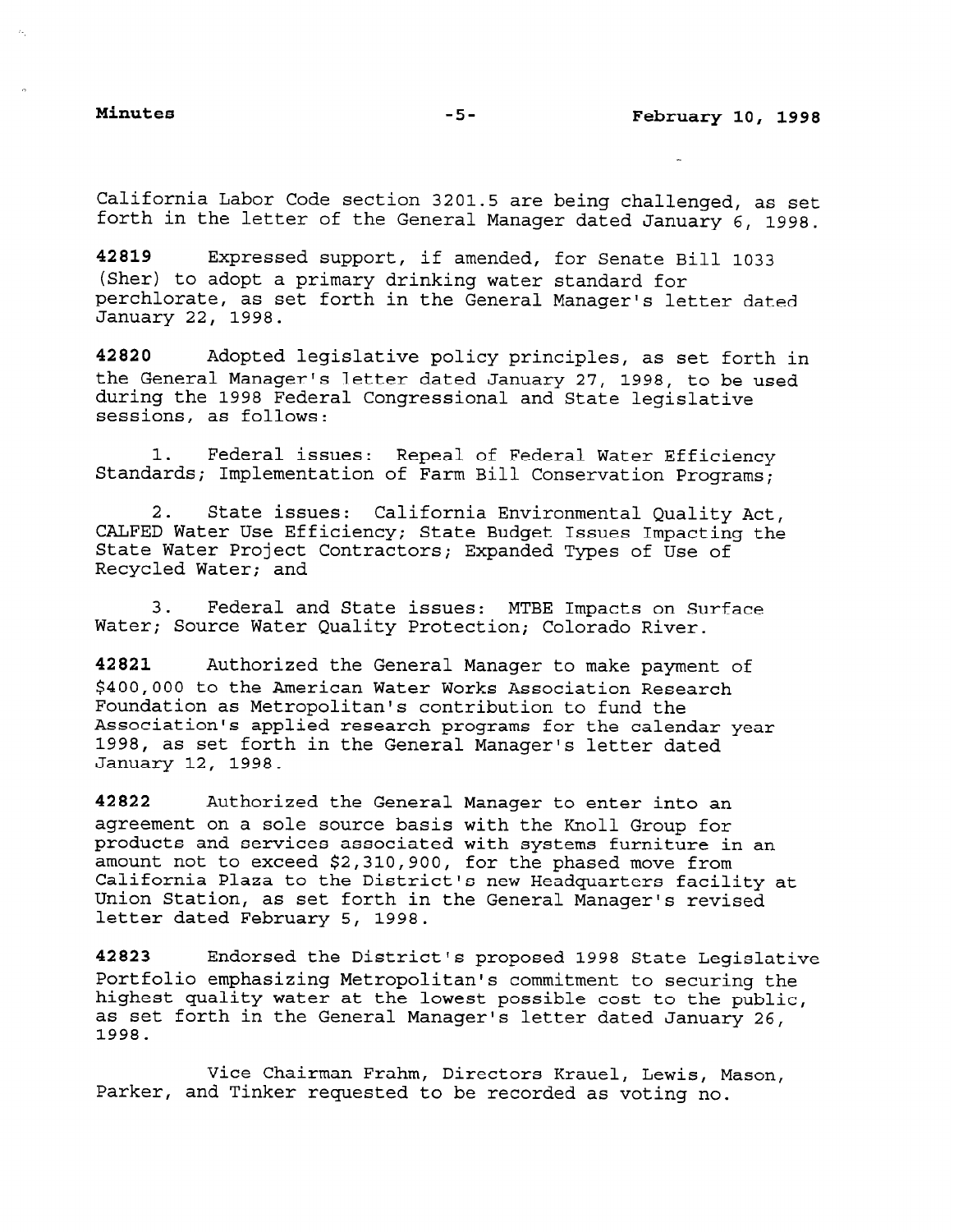42824 Authorized the amendment of contract with McCormick, Kidman & Behrens for legal services related to the Inland Feeder Project, as set forth in the General Counsel's confidential letter dated January 26, 1998.

Vice Chairman Frahm, Directors Krauel, Lewis, Mason, Parker, and Tinker requested to be recorded as voting no.

42825 Director Blake moved, seconded by Director Barker and carried, authorizing the General Manager to (1) continue negotiation of a Settlement Agreement for resolution of Yuba County water users' responsibilities toward meeting the flow requirements of the 1995 State Water Resources Control Board Bay-Delta Water Quality Control Plan, consistent with the key elements described in the General Manager's letter dated January 20, 1998; and (2) upon compliance with the California Environmental Quality Act, if appropriate, take all necessary actions to enter into and implement the agreement.

Vice Chairman Frahm, Directors Krauel, Lewis, Mason, Parker, and Tinker requested to be recorded as abstaining.

42826 Budget and Finance Committee Chairman Blake moved, seconded by Organization and Personnel Committee Chairman Wein and carried, authorizing (1) No. 20 to Appropriation No. 15122, an increase of  $$9,500,000$  to a total amount of  $$425,227,000$  from the 1996 Review'Bond Construction Fund, to provide construction management support services for the Riverside Badlands Tunnel of the Inland Feeder Program; and (2) the General Manager to enter into an agreement with Parsons-Brinckerhoff Construction Services, Inc., in the amount of \$8,900,000, as set forth in the General Manager's letter dated January 20, 1998.

Vice Chairman Frahm, Directors Krauel, Lewis, Mason, Parker, and Tinker requested to be recorded as voting no.

42827 Budget and Finance Committee Chairman Blake moved, seconded by Engineering and Operations Committee Chairman Miller and carried, authorizing (1) No. 42 to Appropriation No. 15123, and carried, authorizing (i) no. 42 to appropriation no. 15 an increase of 519,940,000 to a total amount of 51,750,992,000<br>Committee Pay-As-You-Go Fund, to construct the Gecondary Inlet for from the Pay-As-You-Go Fund, to construct the Secondary Inlet for the Eastside Reservoir Project; and  $(2)$  the award of a fixed price construction contract in the amount of \$16,178,102 to .<br>J.F. Shea Company, Inc., as set forth in the General Manager's .<br>letter dated January 27, 1998.

Director Mayér took his seat at 11:40 a.m.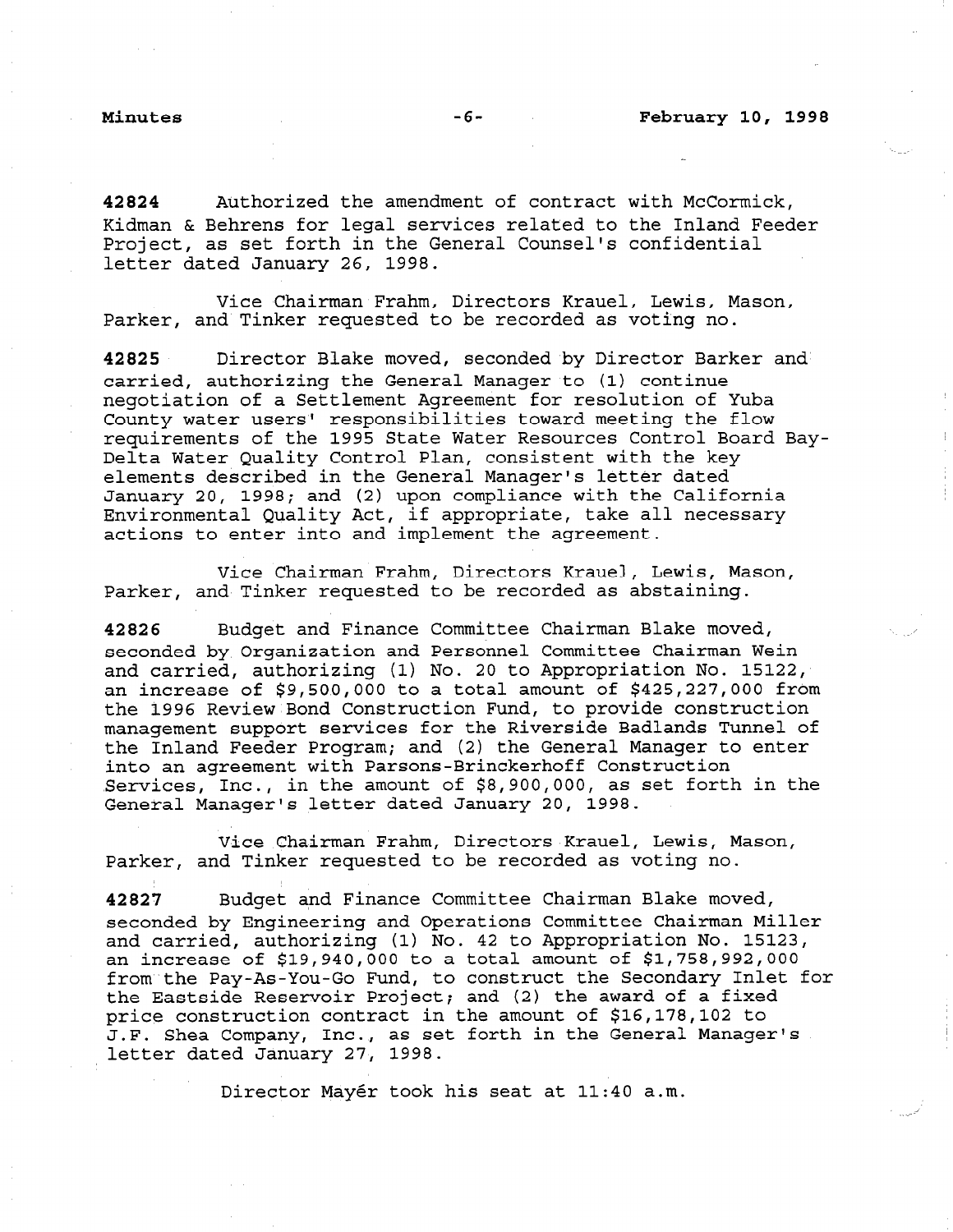42828 Consistent with the provisions of Administrative Code Section 5115 and to finance the remaining funds needed to complete the Eastside Reservoir and Inland Feeder Projects, Budget and Finance Committee Chairman Blake moved, seconded by Engineering and Operations Committee Chairman Miller and carried, authorizing (1) No. 43 to Appropriation No. 15123, an increase of \$213,108,000 to a total of \$1,972,100,000, for the Eastside Reservoir Project; and (2) No. 21 to Appropriation No. 15122, an increase of \$762,773,000 to a total of \$1,188,000,000, for the Inland Feeder Project, as set forth in the General Manager's letter dated January 20, 1998.

Director Castro, Vice Chairman Frahm, Directors Krauel, Lewis, Mason, Parker, and Tinker requested to be recorded as voting no.

42829 To relocate Metropolitan pipelines impacted by the construction of the Alameda Corridor Project, Budget and Finance Committee Chairman Blake moved, seconded by Engineering and Operations Committee Chairman Miller and carried, authorizing (1) the General Manager to enter into a Memorandum of Understanding with the Alameda Corridor Transportation Authority for sharing costs and responsibilities for pipeline relocations; (2) No. 1 to Appropriation No. 15313, an increase of \$6,450,000 to a total of \$8,875,000 from the Pay-As-You-Go Fund, to finance the associated costs; and (3) the General Manager to have all work performed except for contracts in the amount of \$250,000 or more, as set forth in the General Manager's letter dated January 20, 1998.

42830 Budget and Finance Committee Chairman Blake moved, seconded by Water Planning and Resources Committee Chairman Brick and carried, authorizing No. 2 to Appropriation No. 15272, an increase of \$25 million to a total of \$33 million from the Pay-As-You-Go Fund, to complete Phase II of the Metropolitan/ Calleguas Groundwater Storage and Conjunctive-Use Program, as set forth in the General Manager's letter dated January 27, 1998.

Directors Grandsen and Miller requested to be recorded as abstaining.

42831 Budget and Finance Committee Chairman Blake moved, seconded by Director Barker, that the Board, by a two-thirds vote, adopt Resolution 8575 in the form attached to the General Manager's letter dated January 20, 1998, to authorize the negotiated sale of \$50 million of General Obligation Bonds, said Resolution entitled: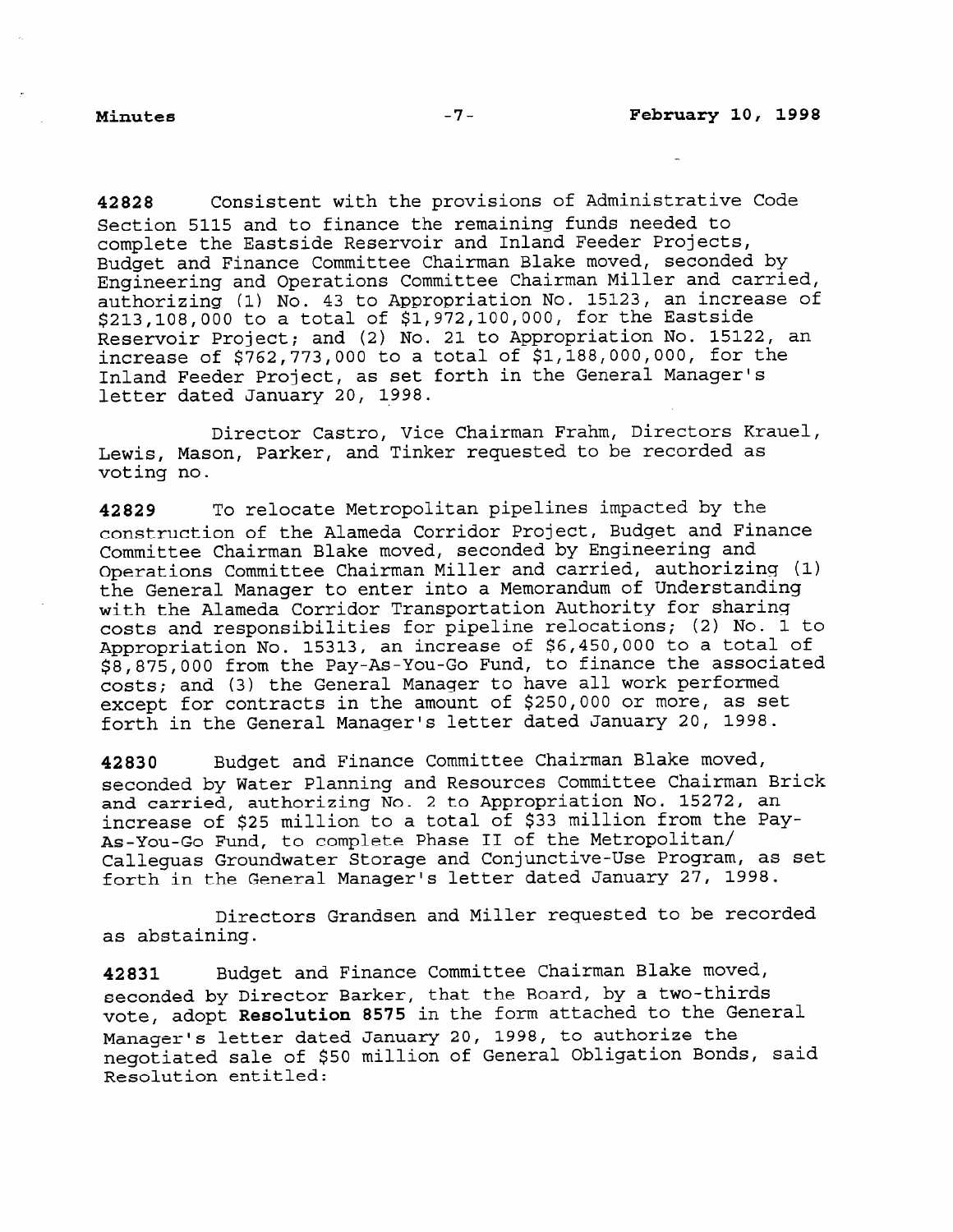RESOLUTION OF THE BOARD OF DIRECTORS OF THE METROPOLITAN WATER DISTRICT OF SOUTHERN CALIFORNIA AMENDING CERTAIN PROVISIONS OF RESOLUTION 8420 RELATING TO THE ISUSANCE OF UP 'TO \$50,000,000 WATERWORKS BONDS, ELECTION 1966, SERIES H (FIRST SUPPLEMENTAL RESOLUTION)

Director Mason offered a substitute motion, seconded by Director McCauley, that the Board approve these bonds with the full intent that when the time comes for setting the property taxes this year they will be raised sufficiently enough to cover the debt service on these bonds.

Following a discussion by Directors on the property tax increases and the financing of the General Obligation Bonds, the Chair called for a vote on the substitute motion, which did not carry.

The Chair called for a vote on the original motion to adopt Resolution 8575 authorizing the negotiated sale of \$50 .<br>million of General Obligation Bonds, which carried by more than the required two-thirds vote.

Vice Chairman Frahm, Directors Krauel, Lewis, Mason, Parker, and Tinker requested to be recorded as voting no.

42832 Referring to the motion made on appealing the validation suit (see Minute Item  $42814$ ), and following a discussion by the Board, the Chair called for a vote on the motion, which carried.

Vice Chairman Frahm, Directors Krauel, Lewis, Mason, Parker, and Tinker requested to be recorded as voting no.

42833 Chief Financial Officer Becker reported on Agenda Item 9-6, the variance report for the quarter ending December 1997, in 2-0, the variance report for the quarter ending becember 1997, which the own budget was under three percent and the capit thirty percent, as set forth in the General Manager's letter dated January 26, 1998.

42834 The following listed communications were submitted for the information of the Board:

 $\mathcal{L} = \mathcal{L}$  the General Manager reporting on the General Manager reporting on the  $\mathcal{L}$ better of the General Manager reporting on the operating data for the month of December 1997, dated<br>January 20, 1998.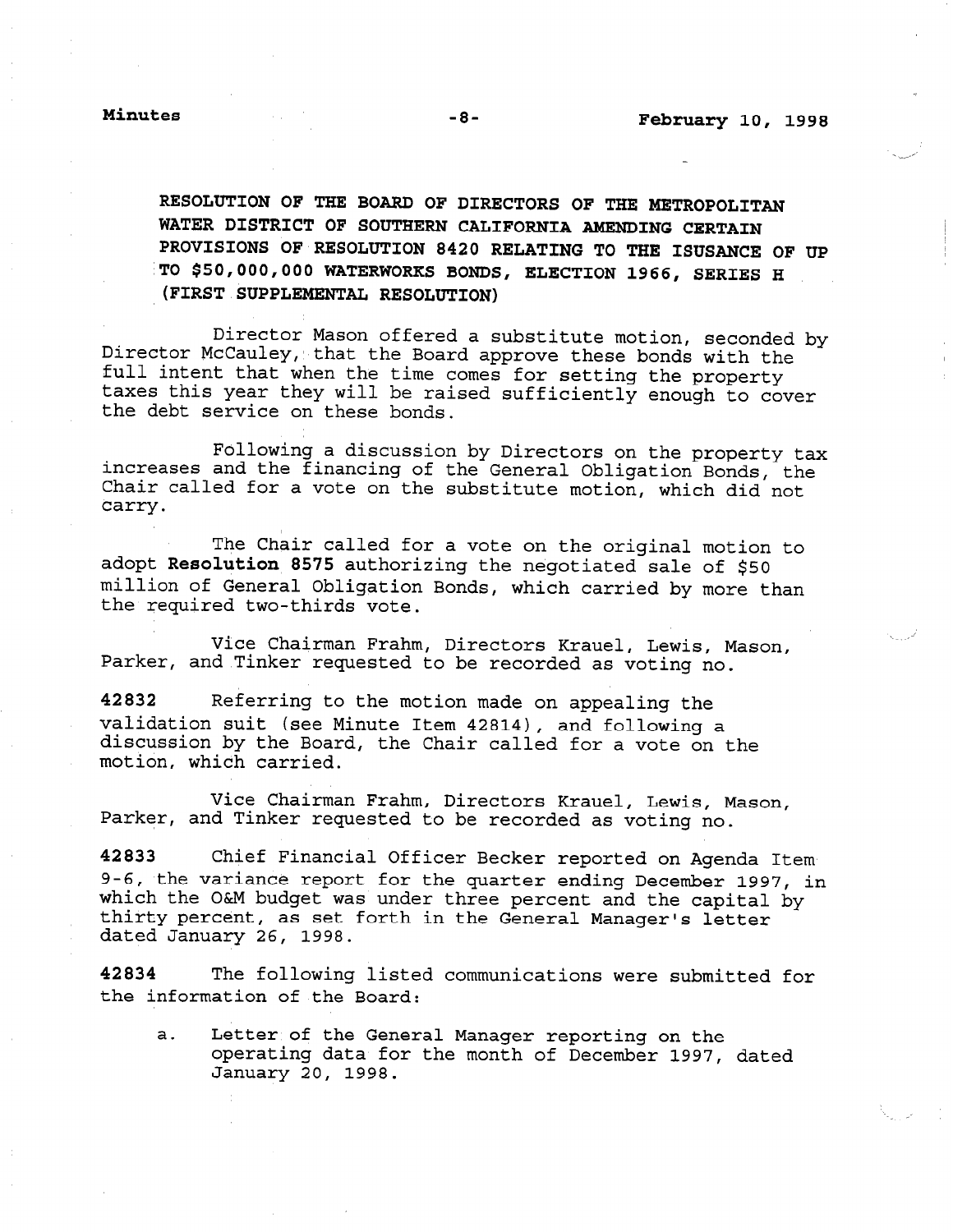- b. Letter of the General Counsel dated January 30, 1998, transmitting the activity report of the Legal Department for the month of January.
- C. Letter of the Auditor dated January 27, 1998, transmitting the activity report of the Auditor's Department for the month of January.
- d. Letter of the General Manager dated January 19, 1998, transmitting the Executive Financial Summary for the month of December.
- e. Letter of the General Manager dated January 20, 1998, transmitting the quarterly report on changes in funding sources for capital program expenditures.
- f. Letter of the General Manager dated January 20, 1998, submitting the capital program variance reporting for December 1997.
- 53. Letter of the General Manager dated January 14, 1998, submitting additional information for consideration at the February 10, 1998 public hearing on proposed water rates and charges to become effective January 1, 1999.
- h. Letter of the General Manager dated January 15, 1998, submitting an update on disinfection by-product regulations.
- i. Letter of the General Manager dated January 13, 1998, transmitting the Monthly Water Use Report for Fiscal Year 1996-97.
- j. Letter of the General Manager dated January 20, 1998, transmitting the quarterly project status report for the Eastside Reservoir Project--October through December 1997.
- k. Letter of the General Manager dated January 27, 1998, reporting on Metropolitan Water District staffing teporting on metroporitan wat
- 1.  $L_{\text{L}}$ submitting the semicral Manager dated Sandary 22, 193<br>cubmitting the semicranol consect on equal employment submitting the semiannual report on equal employment<br>opportunity.
- In. Letter of the General Manager dated January 20, 1998, report of the General Manager dated January 20, reporting on statement of Metropolitan's boundary<br>changes.